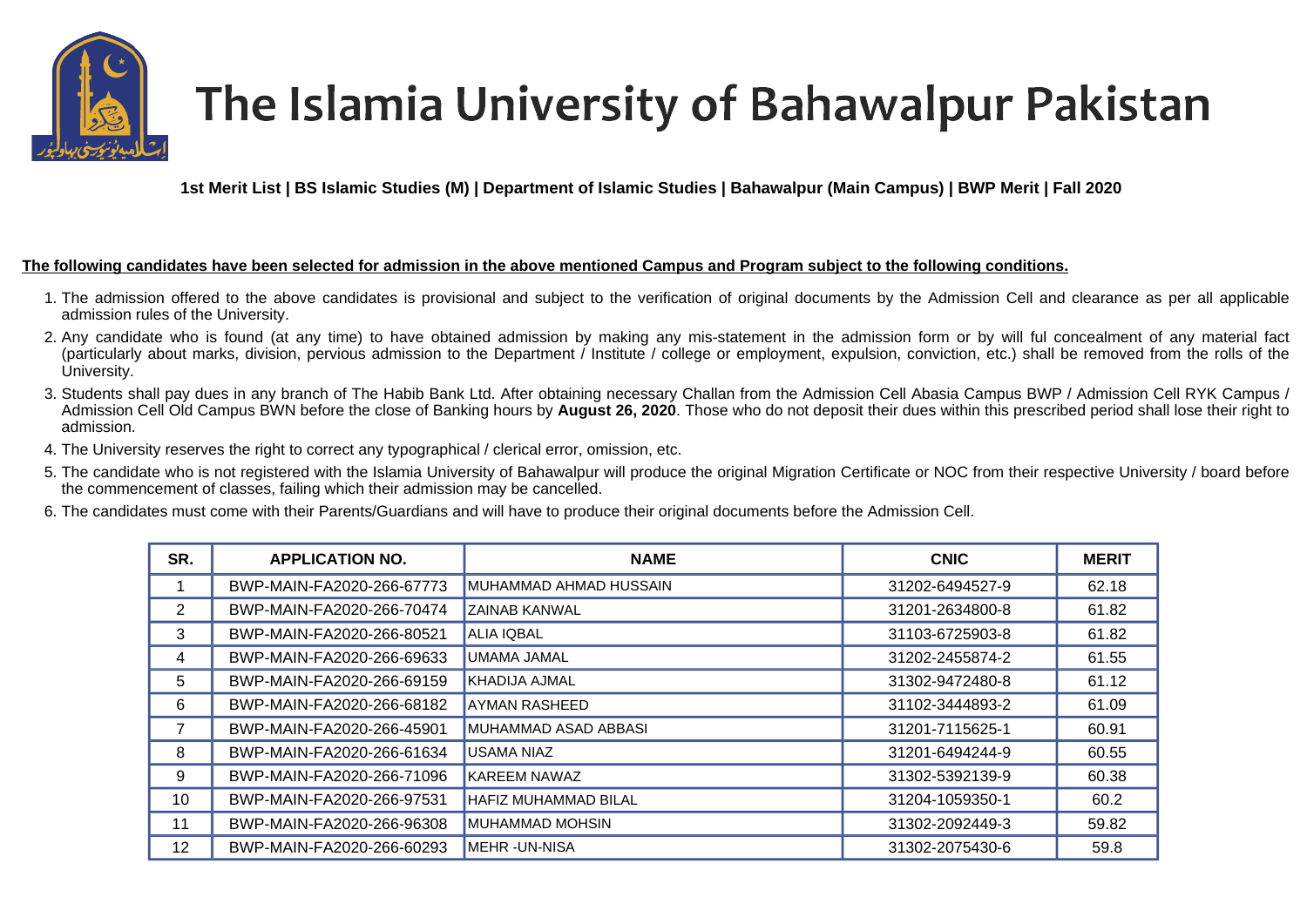

## The Islamia University of Bahawalpur Pakistan

**1st Merit List | BS Islamic Studies (M) | Department of Islamic Studies | Bahawalpur (Main Campus) | BWP Merit | Fall 2020** 

| 13 | BWP-MAIN-FA2020-266-55902 | <b>ADEEL AHMAD</b>        | 31205-8536017-5 | 59.27 |
|----|---------------------------|---------------------------|-----------------|-------|
| 14 | BWP-MAIN-FA2020-266-72424 | FARZANA BI BI             | 31201-9602057-4 | 59    |
| 15 | BWP-MAIN-FA2020-266-48340 | MUHAMMAD AHSAN            | 31302-8526997-7 | 58.91 |
| 16 | BWP-MAIN-FA2020-266-78255 | MIAN FARHAN IQBAL HUSSAIN | 31202-0199439-7 | 58.27 |
| 17 | BWP-MAIN-FA2020-266-54899 | MUHAMMAD AHMAD            | 31301-5032803-3 | 58.18 |
| 18 | BWP-MAIN-FA2020-266-48136 | <b>TASAWAR HASNAIN</b>    | 31204-4067232-3 | 58.18 |
| 19 | BWP-MAIN-FA2020-266-55595 | <b>WARDA SUNDAS</b>       | 31205-1868973-0 | 57.82 |
| 20 | BWP-MAIN-FA2020-266-50868 | <b>QURA TUL AIN</b>       | 31103-0270466-2 | 57.62 |
| 21 | BWP-MAIN-FA2020-266-77837 | MUHAMMAD SAJID            | 31201-8854018-9 | 57.27 |
| 22 | BWP-MAIN-FA2020-266-69838 | MUHAMMAD HUSSAIN          | 31302-9351089-7 | 57.09 |
| 23 | BWP-MAIN-FA2020-266-43954 | <b>SUDEES KHALID</b>      | 31202-5524675-5 | 56.91 |
| 24 | BWP-MAIN-FA2020-266-78641 | <b>SAIRA ALI</b>          | 31202-6004553-0 | 56.82 |
| 25 | BWP-MAIN-FA2020-266-66804 | MUHAMMAD AFZAL            | 31103-6652410-9 | 56.73 |
| 26 | BWP-MAIN-FA2020-266-67116 | MUHAMMAD ZAHID            | 31203-7065757-9 | 56.73 |
| 27 | BWP-MAIN-FA2020-266-67709 | <b>SHAHIDA ASGHAR</b>     | 31302-6046737-8 | 56.73 |
| 28 | BWP-MAIN-FA2020-266-39517 | MUHAMMAD DANISH BUKHARI   | 31302-3047016-1 | 56.18 |
| 29 | BWP-MAIN-FA2020-266-38823 | MUHAMMAD NAEEM            | 31302-8308911-7 | 56.15 |
| 30 | BWP-MAIN-FA2020-266-53612 | MUNIZA IMRAN MUEED        | 31201-4149204-8 | 56    |
| 31 | BWP-MAIN-FA2020-266-77090 | RABIA RAMZAN              | 31202-5387807-8 | 56    |
| 32 | BWP-MAIN-FA2020-266-93998 | <b>UME SALMA</b>          | 31104-0264565-0 | 56    |
| 33 | BWP-MAIN-FA2020-266-72160 | MUHAMMAD YOUSAF           | 31301-6721888-7 | 55.89 |
| 34 | BWP-MAIN-FA2020-266-74243 | <b>MUHAMMAD RASHID</b>    | 31202-7467987-9 | 55.27 |
| 35 | BWP-MAIN-FA2020-266-49581 | <b>IQRA MUSTAFA</b>       | 31205-1776763-4 | 54.91 |
| 36 | BWP-MAIN-FA2020-266-45575 | HIRA IMDAD HUSSAIN        | 31202-1780324-2 | 54.85 |
| 37 | BWP-MAIN-FA2020-266-43921 | <b>JAHAN ZAIB</b>         | 31205-1504488-9 | 54.85 |
| 38 | BWP-MAIN-FA2020-266-48207 | <b>ABIHA RIAZ</b>         | 31202-2862385-2 | 54.73 |